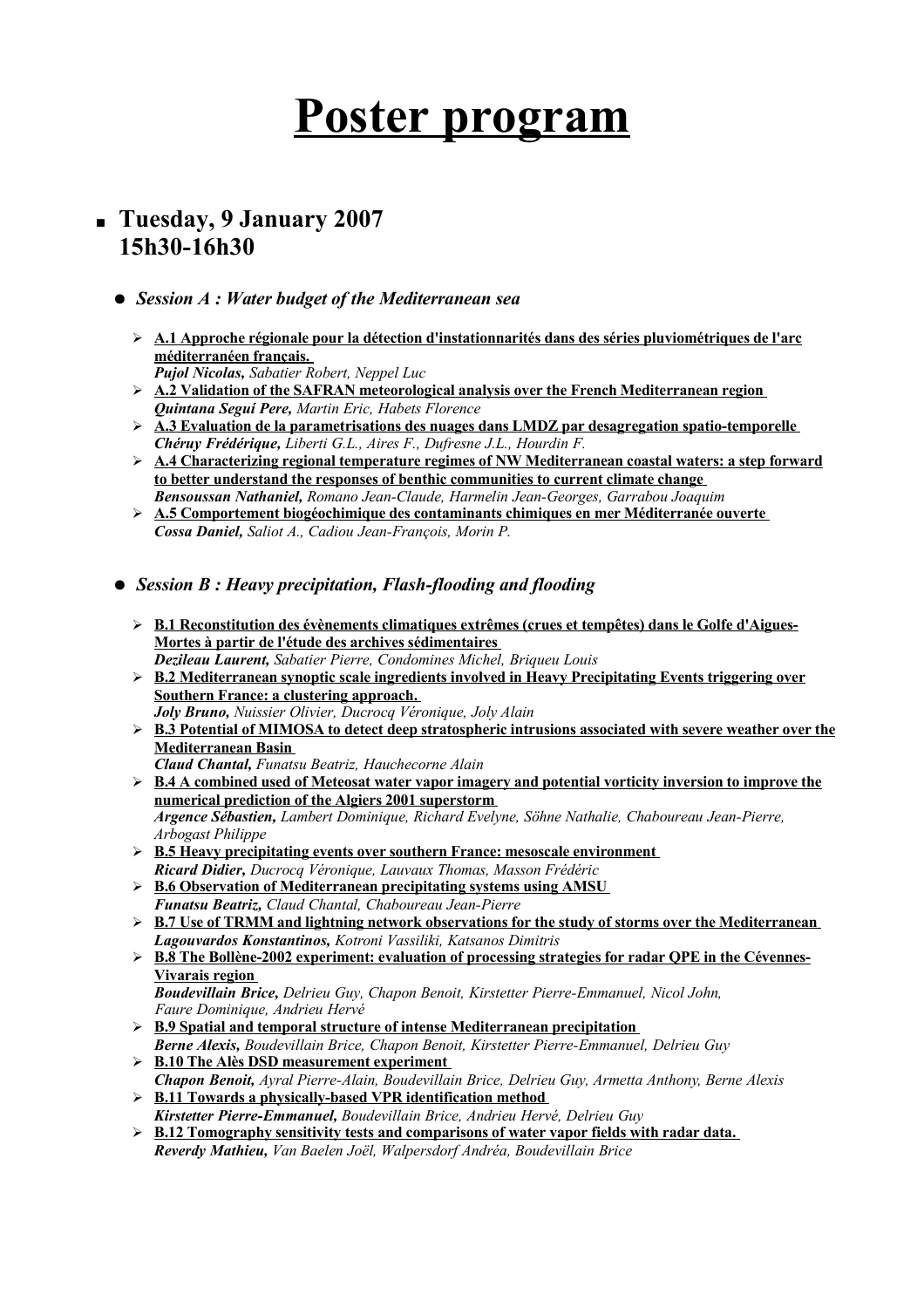- ➢ **B.13 Applications des mesures GPS (2D \& 3D) de la vapeur d'eau à l'étude des précipitations intenses du sud-est de la France.**
- *Champollion Cédric, Masson Frédéric, Brenot Hugues, Ducrocq Véronique, Walpersdorf Andréa* ➢ **B.14 Triggering and stationarity factors for Heavy Precipitating Events over Southern France**
- *Nuissier Olivier, Ducrocq Véronique, Ricard Didier*
- ➢ **B.15 Interpreting airplane measurements with the help of a 3D model with detailed (bin) microphysics** *Leroy Delphine, Wobrock W., Flossmann A. I.*
- ➢ **B.16 Orographic rainfall over the Cévennes-Vivarais region** *Anquetin Sandrine, Boudevillain Brice, Godart A., Molinié Gilles, Yates Eddy, Leblois Etienne*
- ➢ **B.17 A methodology for hydrological post-flash flood field investigations** *Gaume Eric, Delrieu Guy, Bouvier Christophe, Borga Marco*
- ➢ **B.18 Collection and valuation of information on past historical flash floods** *Payrastre Olivier, Gaume Eric, Andrieu Hervé*
- ➢ **B.19 MARINE : Prévision des crues éclair sur le Gardond'Anduze** *Maubourguet Marie Madeleine, Chorda J., Dartus D., George J.*
- ➢ **B.20 Hydro-meteorological modeling study of a flash-flood event over Catalonia: Sensitivities of the Llobregat river response to the rainfall uncertainty** *Romero Romualdo, Amengual Arnau*
- ➢ **B.21 Experimental study of surface runoff under simulated rainfall in Cévennes-Vivarais: towards a contributing length.** *Nicolas Matthieu, Vandervaere Jean-Pierre, Voisin Gaëlle, Lapetite Jean-Marc, Esteves Michel,*
- *Miscioscia Jean-Marie* ➢ **B.22 Role of Mediterranean karst aquifers in flood genesis, Does an active management of karst system could contribute to reduce the risk of flooding or can we predict by simulations its behaviour?** *Dörfliger Nathalie, Ladouche Bernard, Jourde Hervé, Roesch Axel, Belaud Gilles, Cernesson Flavie*
- ➢ **B.23 Karst/river interactions during Mediterranean flash-floods: Case of the Coulazou river with the karst system of the Thau lagoon (South France)** *Bailly-Comte Vincent, Jourde Hervé, Roesch Axel, Pistre Séverin*
- ➢ **B.24 Macroscopic modelling of floods over urban areas** *Lhomme Julien, Soares-Frazão Sandra, Zech Yves, Guinot Vincent*
- ➢ **B.25 A 3-D coupled surface-subsurface model to investigate the runoff dynamics on hillslopes** *Esclaffer Thomas, Gaume Eric, Dangla Patrick, Ern Alexandre, Kao Cyril*
- ➢ **B.26 Marine aerosols, heavy precipitation and flash-flooding** *Despiau Serge, Piazzola Jacques, Giordani Hervé, Caniaux Guy*
- ➢ **B.27 Air-sea interactions and coupling in Mediterranean torrential rain events** *Lebeaupin Brossier Cindy, Ducrocq Véronique, Giordani Hervé*
- ➢ **B.28 Understanding Convection and Lightning Activity from Ground-based and Multi-satellite Observations for Hydrology Applications** *Defer Eric, Molinié Gilles, Betz Hans Dieter*
- ➢ **B.29 Les marnes, roches imperméables ? Processus générateurs des crues dans les marnes noires de l'Oxfordien**

*Cosandey Claude, Mathys Nicolle, Maquaire Olivier, Esteves Michel*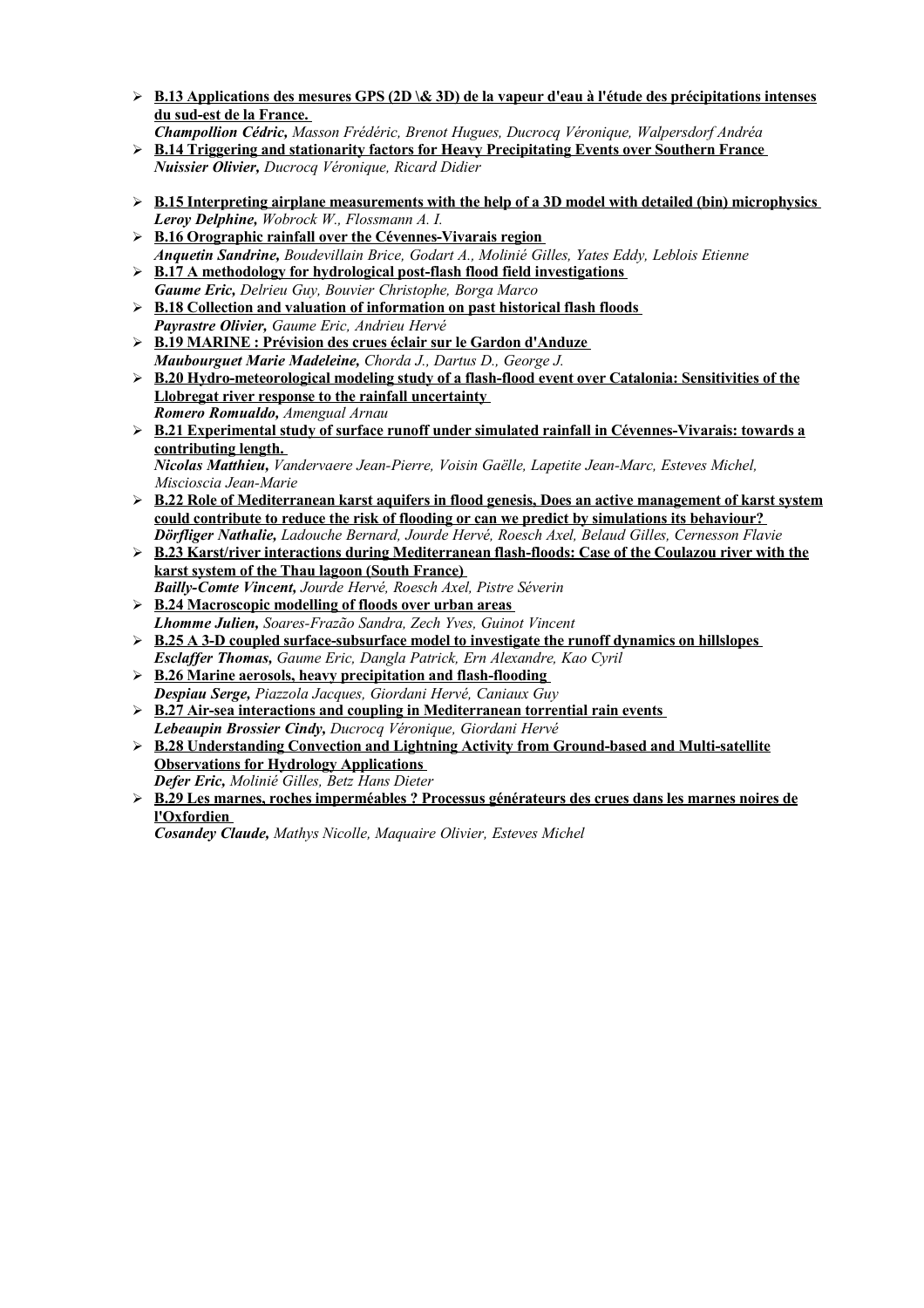## **Wednesday, 10 January 2007 10h10-11h20**

- *Session C : Water resources- hydrological cycle- continental surfaces*
	- ➢ **C.1 Groundwater resources in Mediterranean karst aquifers; From karstification setting to current functioning illustrated with examples** *Dörfliger Nathalie, Ladouche Bernard, Partenaires Du Projet Européen Meditate*
	- ➢ **C.2 Impact of karstic aquifer on water balance in Mediterranean region** *Plagnes Valérie, Habets Florence, Fleury Perrine, Quintana Seguí Pere, Oudin Ludovic, Martin Eric, Ducharne Agnès*
	- ➢ **C.3 Indicators for flash flood prevention at the catchment scale using remote sensing data and simple field surveys**
		- *Desprats J-Francois*
	- ➢ **C.4 MountSnowMed: A project proposal on the impact of climate change on snow dynamics and snow derived water resources in Mediterranean Mountain Regions** *De Jong Carmen, Litauer Iggy, Chehbouni Abdelghani, Escadafal Richard, Sanchez Francisco,*
	- *Oezel Mehmet, Yildirim Hulya, Paracchini Luisa, Blumberg Dan, Williams Mark* ➢ **C.5 Improvement of the performance of the SAFRAN-ISBA-MODCOU model for hydrological applications on the Mediterranean region of France.** *Quintana Seguí Pere, Martin Eric, Habets Florence*
	- ➢ **C.6 Impacts des pratiques culturales sur les variations spatiales du microclimat et des flux en Crau-Camargue. Apport des données de télédétection pour le suivi de la gestion en eau des cultures.**  *Courault Dominique, Olioso Albert, Jacob Frédéric, Marloie Olivier, Hanocq Jean-François, Bertrand Nadine, Desfonds Véronique, Ruget Françoise, Fillol Erwan, Lecharpentier Patrice, Clastre Philippe*
	- ➢ **C.7 Linking Hydrology and Atmospheric Sciences in Continental Water Dynamics Modeling** *David Cedric, Gochis David, Maidment David, Wilhelmi Olga*
	- ➢ **C.8 Large Scale Circulation (LSC) changes around Mediterranean and Europe: a worsening factor affecting hot season shortages of water supply through a regional intensification of global warming.** *Plaut Guy*
- *Session D : Dense water formation*
	- ➢ **D.1 Modeling the deep convection in the Northwestern Mediterranean Sea using an eddy-permitting and an eddy-resolving model: case study of winter 1986-87** *Herrmann Marine, Somot Samuel, Sevault Florence, Estournel Claude*
	- ➢ **D.2 Etudes de Processus Non-Hydrostatiques** *Wirth Achim*
	- ➢ **D.3 Statistical downscaling of wind probability distributions over the western Mediterranean basin** *Salameh Tamara, Drobinski Philippe*
	- ➢ **D.4 Aerosol distribution over the western Mediterranean basin during a Tramontane/Mistral event** *Salameh Tamara, Drobinski Philippe, Menut Laurent, Bessagnet Bertrand, Flamant Cyrille, Hodzic Alma, Vautard Robert*
	- ➢ **D.5 A wavelet method to handle synoptic-scale coherent structures** *Plu Matthieu, Arbogast Philippe, Joly Alain*
- *Session E : Coastal dynamics*
	- $\Sigma$  E.1 RiOMar.fr : Fate of organic carbon and nutrient at the interface between the Rhone river and the **Mediterranean Sea**
		- *Rabouille Christophe, Lansard Bruno, Estournel Claude, Naudin Jean-Jacques, Radakovitch Olivier*
	- ➢ **E.2 Sediment Transport in the Gulf of Lion (NW Mediterranean): Impact of Extreme Meteorological Events (storm, flood)**
	- *Ulses Caroline, Estournel Claude, Durrieu De Madron Xavier, Palanques Albert*
	- ➢ **E.3 Short-term variation of the phytoplankton assemblage in the Bay of Marseille (France) monitored by in situ flow cytometry**
	- *Thyssen Melilotus,Mathieu Delphine, Denis Michel*
	- ➢ **E.4 Biogeochemical processes in Rhone diluted mesoscale structures** *Naudin Jean-Jacques*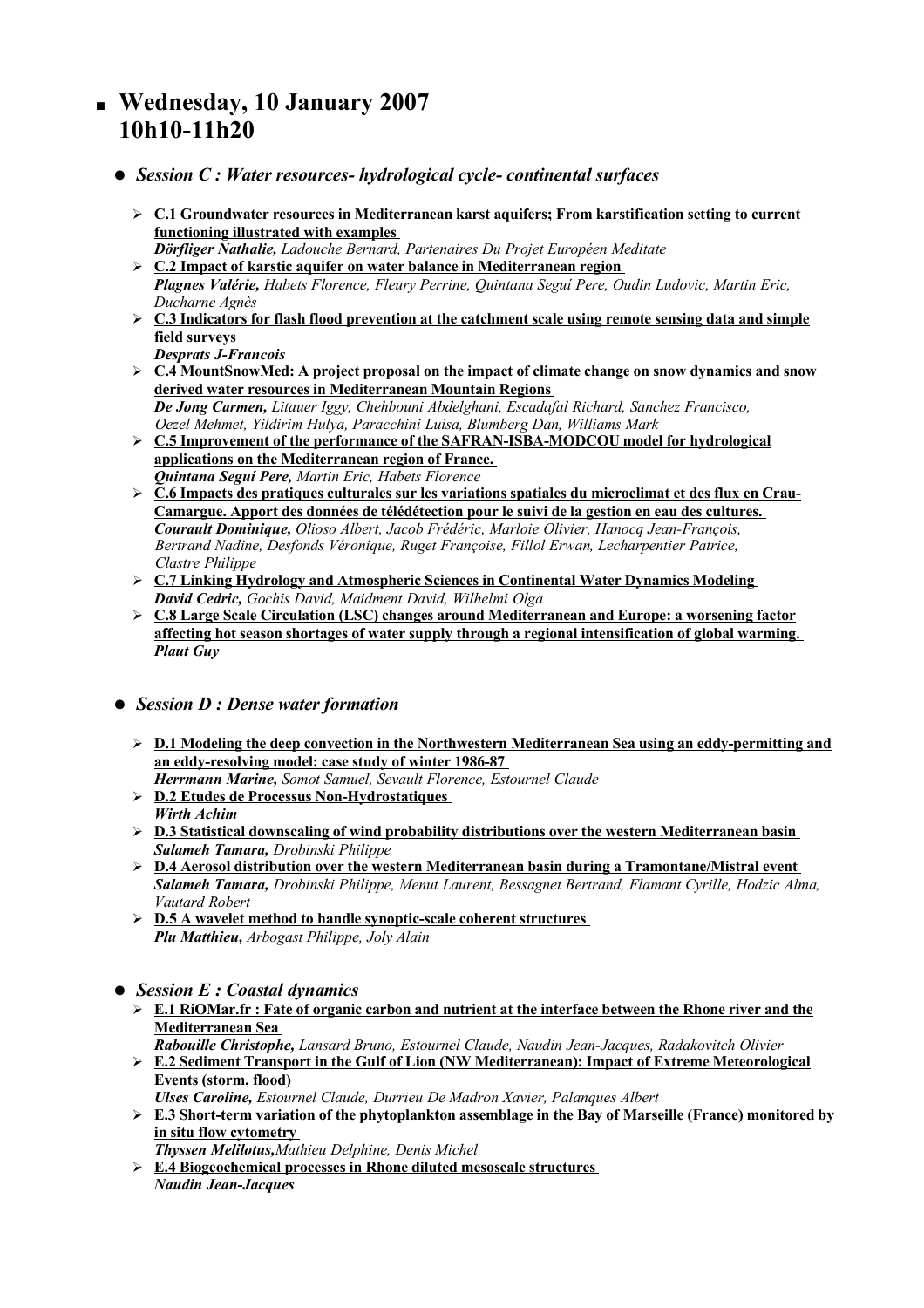- ➢ **E.5 Significance of NW Mediterranean flash flood events on the functionning of the nearshore marine ecosystem**
	- *Guizien Katell, Charles François, Lantoine François, Naudin Jean-Jacques*
- ➢ **E.6 The influence of submarine groundwater discharge on coastal zones : the case of two Mediterranean lagoons.**
	- *Gattacceca Julie, Mayer Adriano, Radakovitch Olivier, Vallet-Coulomb Christine, Claude Christelle, Hamelin Bruno*
- ➢ **E.7 Three-dimensionnal coupled modeling of wave- and wind/buoyancy- driven currents: An application in the Gulf of Lion (NW Mediterranean sea, France)** *Denamiel Cléa, Leredde Yann, Bouchette Frédéric, Marsaleix Patrick*
- ➢ **E.8 MEDICIS- projet intégré sur la contamination chimique en Méditérranée** *Cadiou Jean-François, Romana Louis-Alexandre*
- ➢ **E.9 Short-term variability of ultraplankton in the northwestern Mediterranean in late summer 2004. Evidence for pulsed mineralisation in the water column** *Denis Michel, Thyssen Melilotus, Grégori Gérald, Tavernier Cindy*
- ➢ *E.10* **Reconstitution of paleostorms events about 300 years ago, recorded in a coastal lagoon (Hérault, South of France)**

**Sabatier Pierre,** *Dezileau L.;Condomines M.;Briqueu L.;Colin C.;Bouchette F.;Le Duff M.; Blanchemanche P.*

- *Session F : Societal and economic aspects*
	- ➢ **F.1 Méthode d'identification du risque de coupure du réseau routier** *Versini Pierre-Antoine, Andrieu Hervé, Gaume Eric*
	- ➢ **F.2 Designing effective water management strategies of coastal aquifers at risk of salt water intrusion** *Aunay Bertrand, Dörfliger Nathalie, Duvail Cédric, Grelot Frédéric, Le Strat Paul, Rinaudo Jean-Daniel*
	- ➢ **F.3 Extreme groundwater surges in fractured and karstified carbonate aquifers** *Najib Kenza, Jourde Hervé, Pistre Séverin*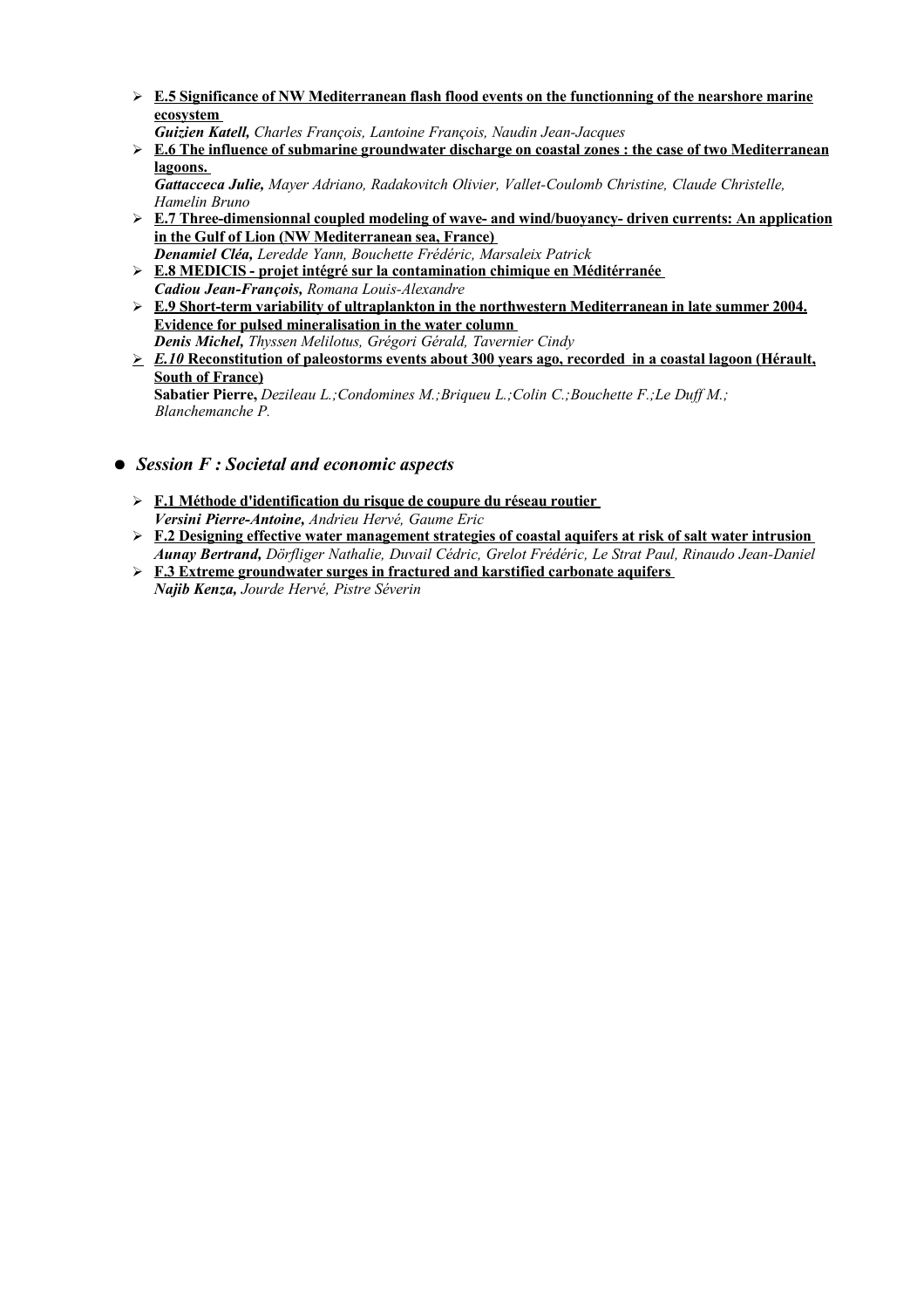## **Thursday, 11 January 2007 10h15-11h15**

## ● *Session H : Observing and Modelling strategies*

- ➢ **H.1 OMERE a long term environmental research observatory about anthropogenic and climate change impacts on water and matter flow in Mediterranean rural hydrological systems** *Voltz Marc, Albergel Jean*
- ➢ **H.2 The Cévennes-Vivarais Mediterranean Hydro-Meteorological Observatory** *Delrieu Guy*
- ➢ **H.3 Delta de Camargue et cycle de l'eau : principaux résultats de l'ORE Resyst.** *Radakovitch Olivier, Bourrié Guillem, Chauvelon Philippe, De Montety Véronique, Hermitte Daniel, Olioso Albert, Pichaud Marc, Sandoz Alain, Travi Yves, Trolard Fabienne, Vallet-Coulomb Christine, Courault Dominique, Marloie Olivier*
- > H.4 Entre Terre et Mer : la Zone Atelier Orme. Pour une approche intégrée de la zone côtière du golfe **du Lion**
- *Ludwig Wolfgang, Monaco André, Provansal Mireille, Picon Bernard* ➢ **H.5 SMOSMANIA** *Calvet Jean-Christophe, Fritz Noureddine, Froissard Francis, Suquia David, Petitpa Alain, Piguet Bruno,*
- *Grégoire Pierre* ➢ **H.6 Proposal of deployment of a UHF-radar wind-profiler network along the french Mediterranean coast for the HYMEX experimental phase** *Caccia Jean-Luc*
- ➢ **H.7 The Use of Remotely Sensed data for Integrated Hydrological Modelling in Arid and Semi-Arid Regions: the SUDMED Program**

*Chehbouni Abdelghani, Escadafal Richard, Boulet G., Duchemin B., Simonneaux V., Dedieu G., Mougenot B., Khabba S., Kharrou H., Merlin O., Chaponnière A., Ezzahar J., Erraki S., Hoedjes J., Hadria R., Abourida A., Cheggour A., Raibi F., Hanich L., Guemouria N., Olioso Albert, Jarlan L., Jacob Frédéric, Sobrino J.*

➢ **H.8 Radium isotopes in seawater, suspended and sinking particles collected at DYFAMED station (Western Mediterranean Sea)**

*Van Beek Pieter, Reyss Jean-Louis, Sternberg Erika, Souhaut Marc, Jeandel Catherine* ➢ **H.9 The DUNE project: a DUst experiment in a low Nutrient, low chlorophyll Ecosystem.**

- *Guieu Cécile, Blain Stéphane, Dulac François, Obernosterer Ingrid, Bergametti Gilles, Desboeufs Karine, Loÿe-Pilot Marie-Dominique, Pulido-Villena Elvira, Ridame Céline*
- ➢ **H.10 LATEX (Lagrangian Transport EXperiment) dans le golfe du Lion** *Petrenko Anne, Diaz Frédéric, Doglioli André, Blain Stéphane*
- ➢ **H.11 Coastal to nearshore hydrodynamics along the Northwestern Méditerranean coast. The european project NAUSICAA and the GLADYS fellowship** *Bouchette Frédéric, Leredde Yann, Lauer Christine, Berthebaud Eric, Denamiel Cléa, Brambilla Elena, Bujan Nans*
- ➢ **H.12 In-situ measurement of Mediterranean nearshore hydrodynamics at high temporal and spatial resolution. FEST and CALAMAR experiments** *Certain Raphael, Bouchette Frédéric, Courp Thierry, Leredde Yann, Ferrer Pierre, Brambilla Elena, Bujan*

*Nans, Raynal Olivier, Berthebaud Eric, Lauer Christine, Denamiel Cléa, Seranne Michel, Sabatier François, Meulé Samuel, Rey Vincent*

➢ **H.13 CORSICA 2007: a project of field campaign on ozone photochemistry and aerosols in western Mediterranean**

*Gheusi François, Ravetta François*

➢ **H.14 Impacts of intense aerosol episodes in the western Mediterranean region**

*Collectif Aérosols , Alfaro S., Balkanski Y., Bergametti Gilles, Chiapello I., Deboudt K., Desboeufs Karine, Despiau Serge, Dulac François, Flamant Cyrille, Flament P., Gheusi François, Goloub P., Gomes L., Guieu Cécile, Jaffrezo J.-L., Legrand M., Léon J.-F., Losno R., Loÿe-Pilot Marie-Dominique, Mallet M., Marchand N., Marticorena M., Menut Laurent, Migon C., Moulin C., Pelon J., Pham M., Ravetta François, Tanré D., Thiria S., Wortham H.*

➢ **H.15 The European project HYDRATE on flash floods (2006-2008)**

*Gaume Eric, Borga Marco, Delrieu Guy*

➢ **H.16 The CYPRIM project** *Ducrocq Véronique, Joly Alain, Arbogast Philippe, Claud Chantal, Delrieu Guy, Habets Florence, Giordani Hervé, Martin Eric, Masson Frédéric, Richard Evelyne, Somot Samuel, Talagrand Olivier, Terray Laurent, Walpersdorf Andréa*